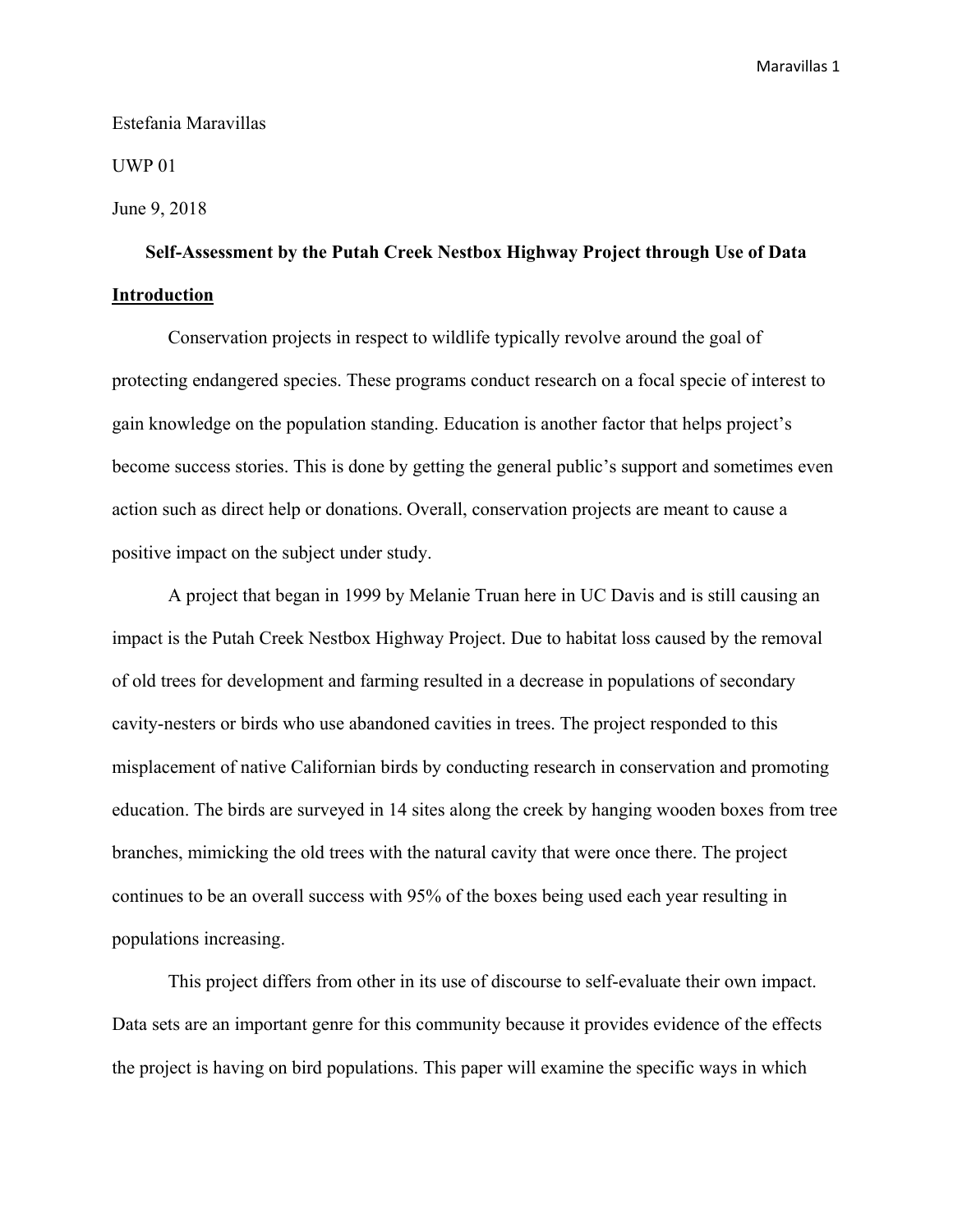self-assessment is done by evaluating data consistency to prove the community's impact. It will also focus on the methods of communication towards nonmembers through its outreach work to promote their conservation efforts.

## **Methods**

As a current intern, I studied "Putah Creek Nestbox Highway - Field Protocol 2018" by the UC Davis Museum of Wildlife and Fish Biology. The protocol is used by this group as a manual that guides and keeps everyone on the same page. I then looked over some data sheets consisting of current data. I compared two sheets from different sites and observed the notation for any differences/ changes and which crew filled out the sheet. I decided to also conduct a survey on current interns asking them some personal questions such as year and major, field and avian identification skills and other questions regarding the project such as data recording method. I conducted a group interview with members who have had experience in outreach in respect to the project to understand the educational aspect of it. I asked question about why participate in this activity, what's the significance, how was it executed in a way that was meaningful to nonmembers.

### **Results**

Regarding data consistency the "Putah Creek Nestbox Highway - Field Protocol 2018" has all the information on how to carry on with the project. Given that the protocol is of great importance, I took the time to look it over. The protocol covered in great detail a typical data sheet and how it should be filled out using the community's "universal language" as the coordinator described it during our interview. Birds abbreviation (species) are listed: TRES (tree swallows), WEBL (western bluebirds), and so on. Adults are marked on the data sheet depending if present as "#near"/ "#in"/ "#on" where # is the number of parents. Nets progress is recorded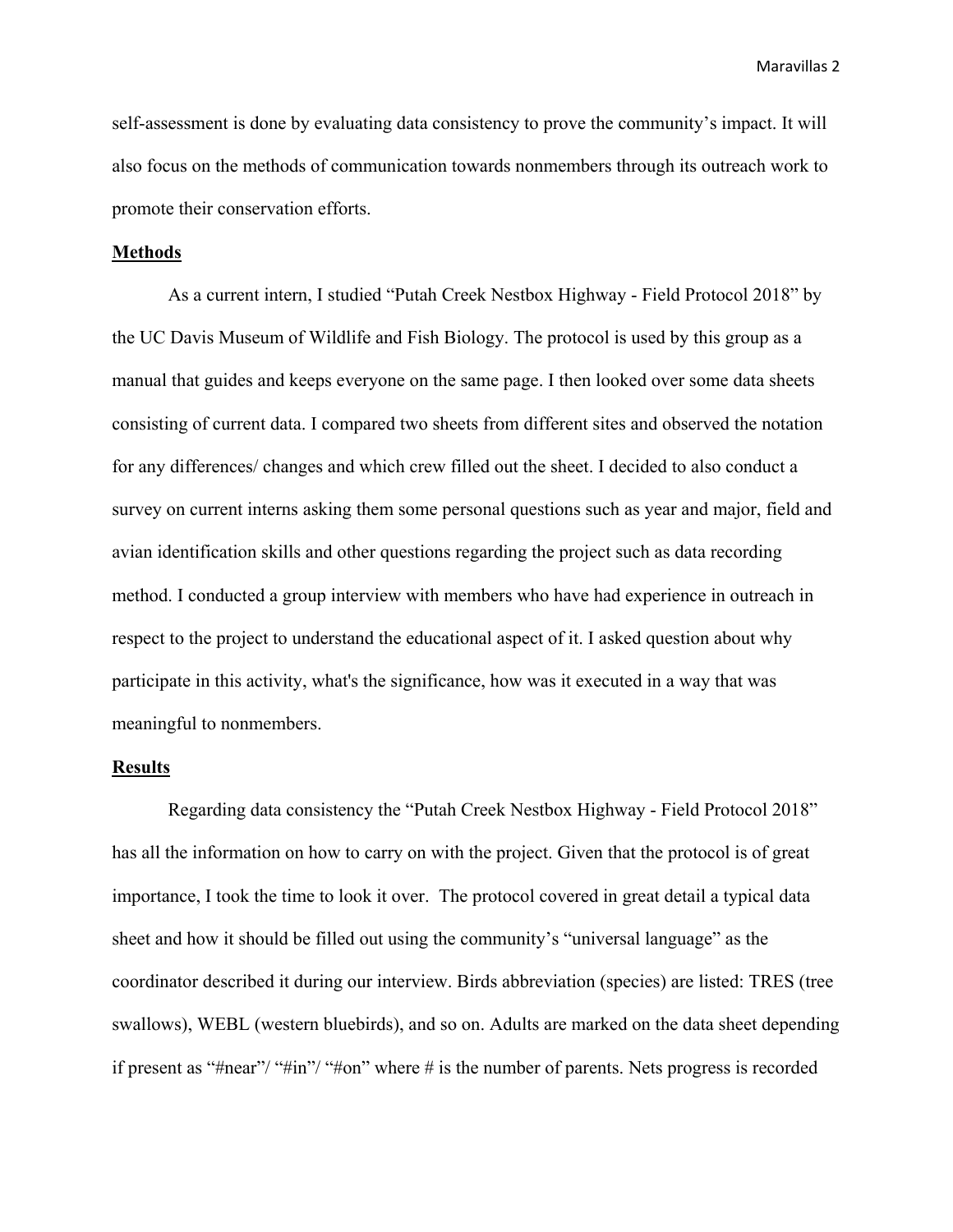using the nest-building stages for boxes: stage 1 ring of material, but no cup, stage 2 floor is not bare, but no cup, stage 3 cup is almost ready, and stage 4 the nest is ready for eggs. If a box is empty, a small dash running through the entire row is used to indicate that the box was checked and not skipped. Bird specific notes are taken for nest such as in the case of tree swallows, the community adds a slash next to the stage number and records number of feathers. Record the number of eggs and temperature as "#C" or "#W" meaning number of eggs and if they are cold or warm and include eggs that fail to hatch as "FTH". Nestlings are counted and when banding is possible, measure body mass, wing cord, tail, tarsus, nares-to-tip, skull, and estimate fat score. Finally notes, write down any observations or unusual activity such as band number if adult possess one already.

After reading over the protocol and taking notes on the how data should be recorded, I examined data sheets to see how the protocol was applied. By comparing two different sites, Interdam in Winters and Russell Ranch in Davis, I noticed that some factors such as time and field site/ crew were different. Russell ranch was checked on Monday mornings and mostly had WEBL unlike Interdam which was checked Thursday afternoon and mostly had TRES. However, as I analyzed the sheets in greater detailed, I observed that the notation indicated by te protocol was consistency despite site differences. Both sheets might have had different birds, but abbreviations and other general recordings were consistent.

The surveys were distributed with a purpose to get to know some of the individuals. Most interns I surveyed were third years who were returners while first years were the least. Another difference was field and avian identification skills. Again, the upper classes have had more experience in both because of upper division courses such as WFC 111/ 111L or other internships. Despite the differences, the surveys I received all had a common ground, they were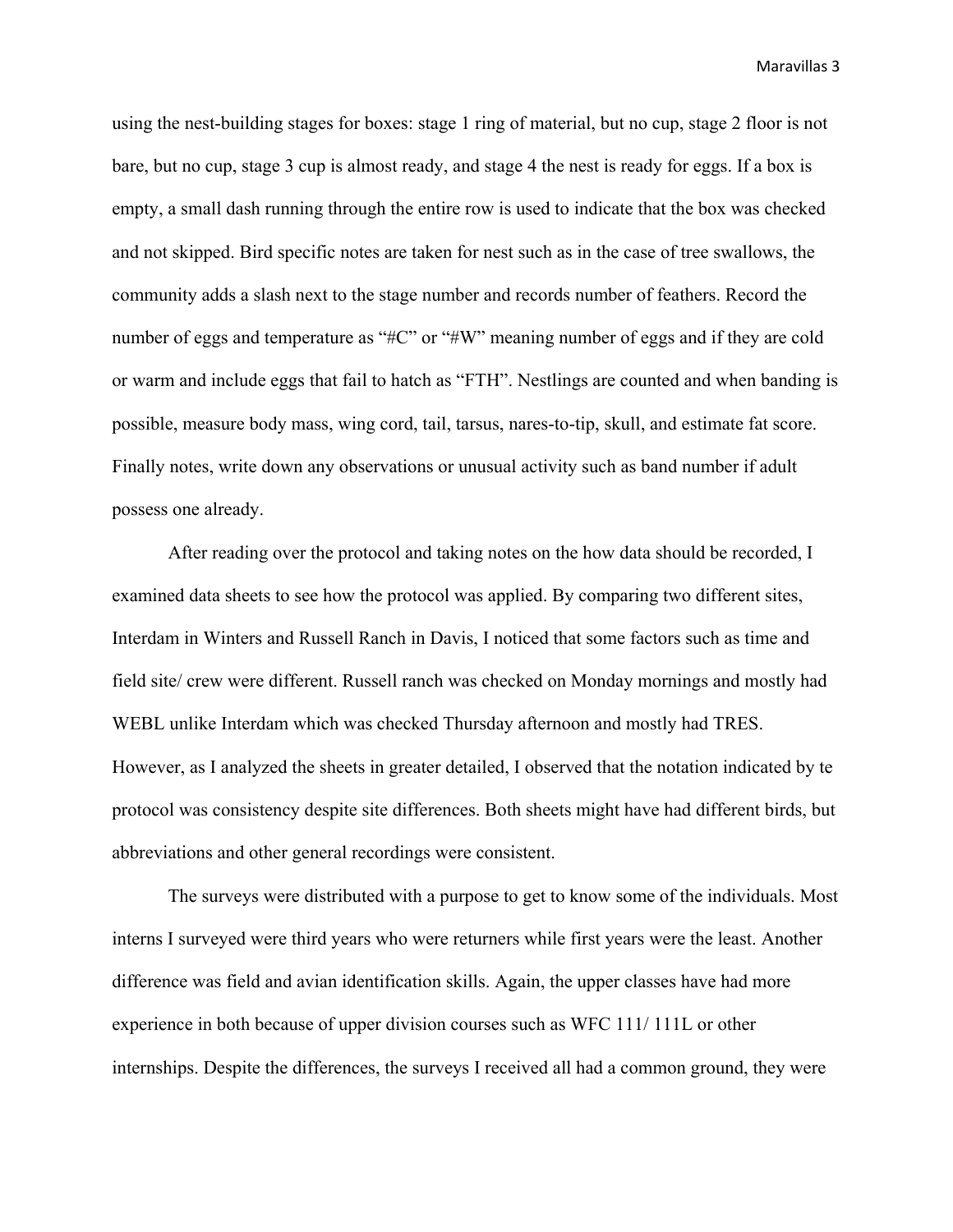all Wildlife, Fish, and Conservation Biology majors seeking to gain experience. They all contribute to data recording and are aware of the protocol.

I conducted a group interview with members that have previously presented the project in events such as Biodiversity day and Picnic Day to find out why and how the community reaches out to nonmembers. When asked why present the project, Member #1 said, "I work for the museum and well I really like teaching people what I do overall. There is no point in doing work like this if we don't share our findings with the community." Member #2 added that it's a conservation effort and by educating people a greater change can occur. This led to my next question about a targeted audience, is there such thing? Member #2 shared that they felt "there isn't a define audience, but there are definitely some people that want to learn more and even take action. I have had people asked me if they can set up boxes or what's the proper way to install them." Member #3 jumped in and added that the events are public so anyone in the community can come over and learn. How to successfully teach a community who is not familiar with the genres used was the following question. Member #1, who works for the museum and interacts with the public often mentioned that it all depends "how you sell it." "Obviously I am not going to be throwing out there big sciency words that one can't even spell because it would be meaningless. When I volunteer I mostly describe the unique characteristics of the birds and our purpose. If they are interested I am more than happy to throw in some facts and numbers. "Every member was on the same page. All 4 members agreed that as a conservation effort, it is important to educate people if anything is going to change.

### **Discussion**

The protocol is a great tool that creates the rules in a successful way that is easy to understand and adopt. As stated by James E. Brower in *Field and Laboratory Methods For General Ecology* not only does it state what the community is looking out for, but also how to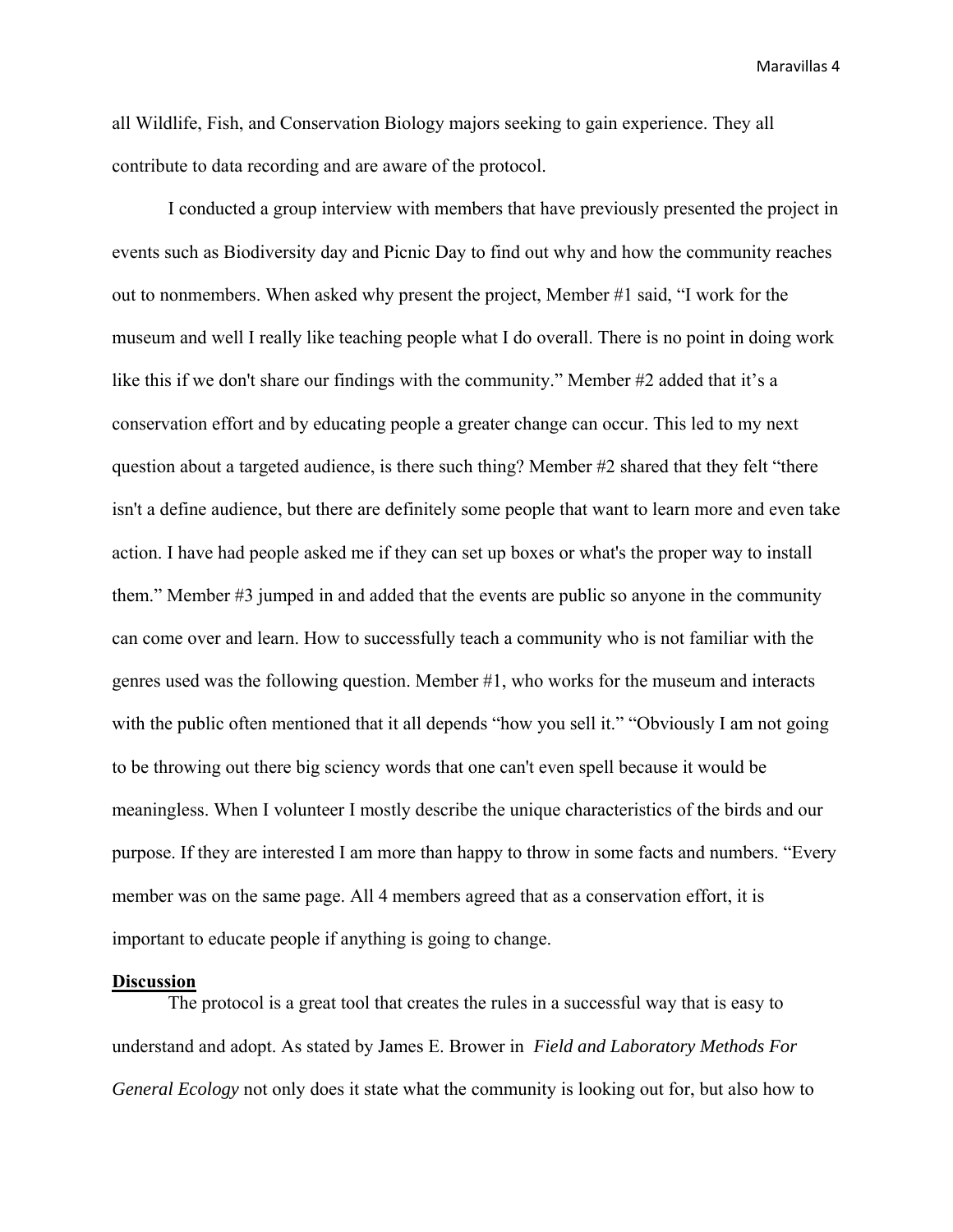properly record it in a way that anyone within can interpret and understand. It is a very detailed guide that aids in communication within the community, but most important self-assessemnt.The community keeps a consistent method of recording data which will help them evaluate their impact on their targets.

In respect to the data sheets, I decided to analyze sheets from later in the season because there was not much activity going one earlier since the birds were still searching for mates and boxes. This part of my research proved consistency by analyzing real example of data that was recently collected. By using the "universal language" it makes it easier to decipher whether the community's efforts are been successful or if changes need to be made.

The survey that was distributed to the interns was meant to get to know the community at an individual level. I was interested in finding out why and how they became involved in the field work. The results proved that the interns were not just trying to kill time, but they make this project happen with their passion and dedication for conservation. They can all execute the protocol and record proper data sheets proving their commitment to the project.

This goal is important to the project because by educating the general public about conservation, more can be done to help these birds. Aside from reaching to non-members, those being able to understand what we do is crucial because as mentioned by Member #1 there is no point in education if no one is learning something from the efforts done.

#### **Conclusion**

The Putah Creek Nestbox Highway Project is a community that focused on conservation of native California songbirds. As a conservation project it relies heavily on their data to see and evaluate their effort on the target. It consists of passionate individuals who are adaptable which is important in order to collect data properly. By analyzing the protocol and conducting interviews and surveys, it is clear that consistency is crucial and therefore heavily practiced by everyone.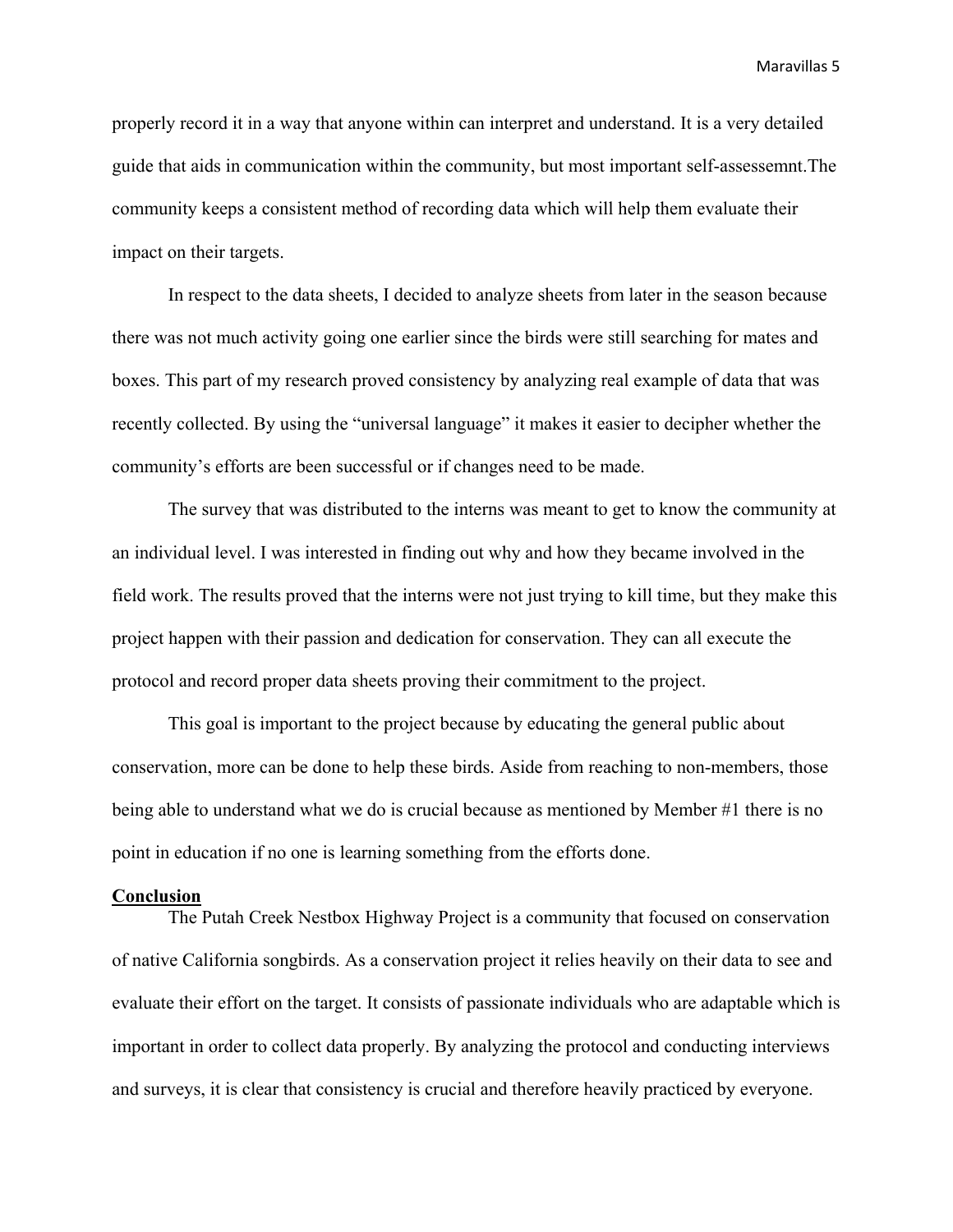The common language of data method is shared within, but also translated to reach out to the general public. Outreach and education is achieved by public presentations where members of the community happily share their findings in ways that can easily be understood by any nonmember.